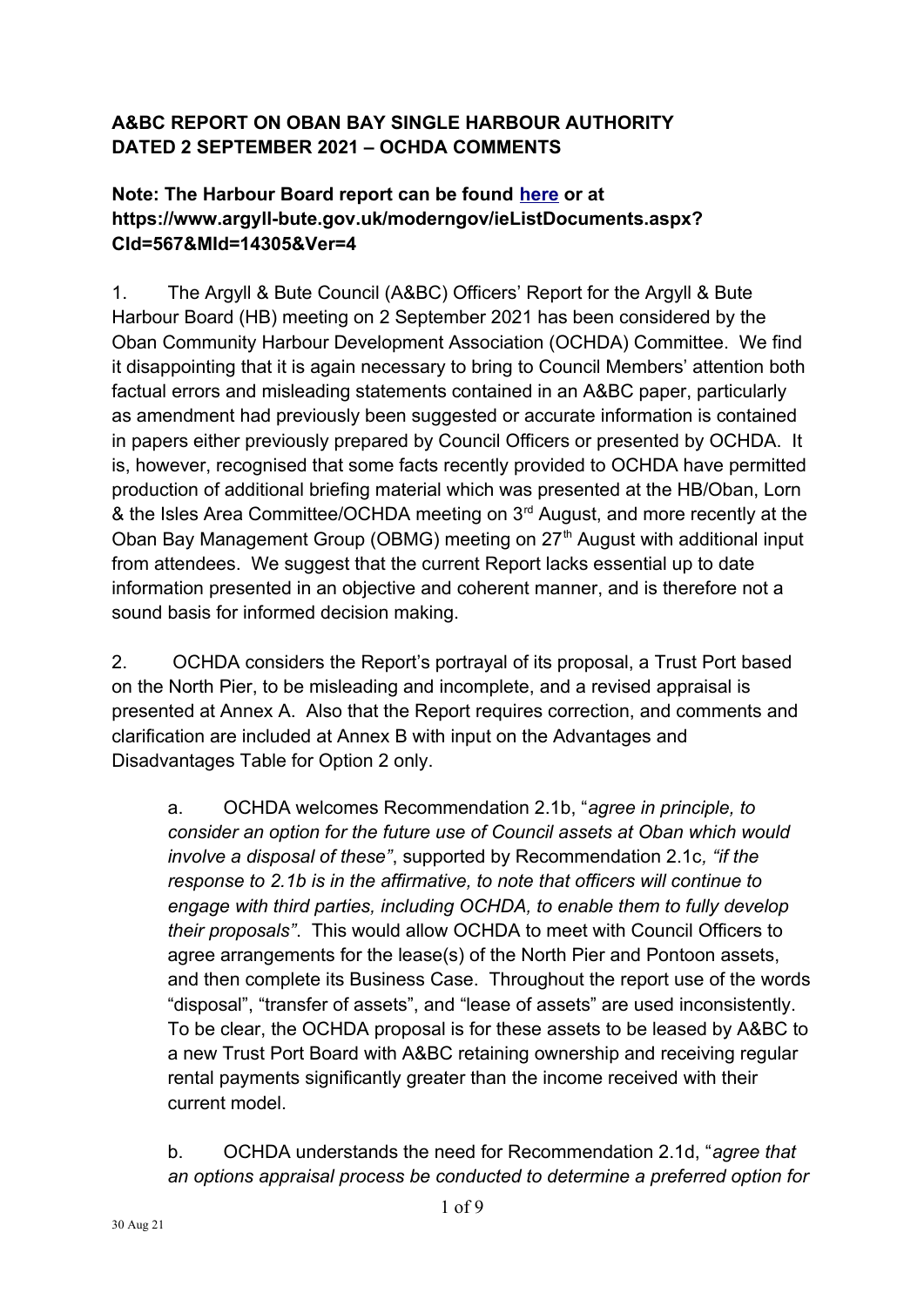*the future management of Oban Harbour and the engagement that will be carried out with other partners who have an interest in Oban Bay*". The Table following Para 3.14, prepared by Council Officers, suggests that this may already have been started. However, the OBMG, who have expressed a need for the project to be delivered in time for Summer 2022, have their next meeting planned for late October 2021; we suggest that, if the HB decides that another option appraisal is indeed required, Council Officers are instructed to present it to this meeting.

c. OCHDA expresses concern with Recommendation 2.1e, "*The results of the options appraisals are presented to the March 2022 HB meeting or if applicable an earlier special meeting for determination by members*". Throughout the Report the requirement for timeous progress is emphasised, eg "outcome for safe management progressed at pace with no further delays". This timeline proposed is inconsistent with the stated urgency, particularly for implementation before Summer 2022. It is also not supported by the OBMG Chair who stated in June 2021 "The OBMG is mindful the major risk identified in the Navigational Risk Assessment for Oban remains a small vessel collision with a ferry or other large vessel in North Channel. This remains the main driver for the recognised need to set up a port authority to make improvements in safety that all OBMG and MCA support. ... OBMG can form a view on the realistic likelihood of the improved safety needed for Summer 2022".

3. There are points of detail that require correction which Councillors should note:

a. Clarification on geographical limits of Oban Harbour and Approaches<sup>[1](#page-1-0)</sup>.

b. A&BC Harbour limits, currently defined by the area east of a line joining Dog Stone to Brandy Stone<sup>[2](#page-1-1)</sup>, and possibly more dependent on interpretation of Jurisdiction<sup>[3](#page-1-2)</sup>.

c. Report Para 3.7 "Larger vessels ....will have "right of way" over other harbour traffic"; this is incorrect, confirmed by OBMG Chair on 27<sup>th</sup> August.

d. Report Table for Option 2 concerning "no known experience within OCHDA"; see Annex B Page 8 Serial 20c(2) for an accurate statement.

4. OCHDA's input is intended to be positive and helpful to the joint enterprise we are engaged in; best decisions require accurate information. We ask that HB Members support the recommendations quoted and instruct Council Officers to complete an updated option appraisal in time for presentation to the OBMG meeting

<span id="page-1-0"></span><sup>&</sup>lt;sup>1</sup> MOU Deliverable T1

<span id="page-1-1"></span><sup>2</sup> A&BC MSMS Annex D

<span id="page-1-2"></span><sup>3</sup> OCHDA Response dated 22 Jul 21 Attachment 2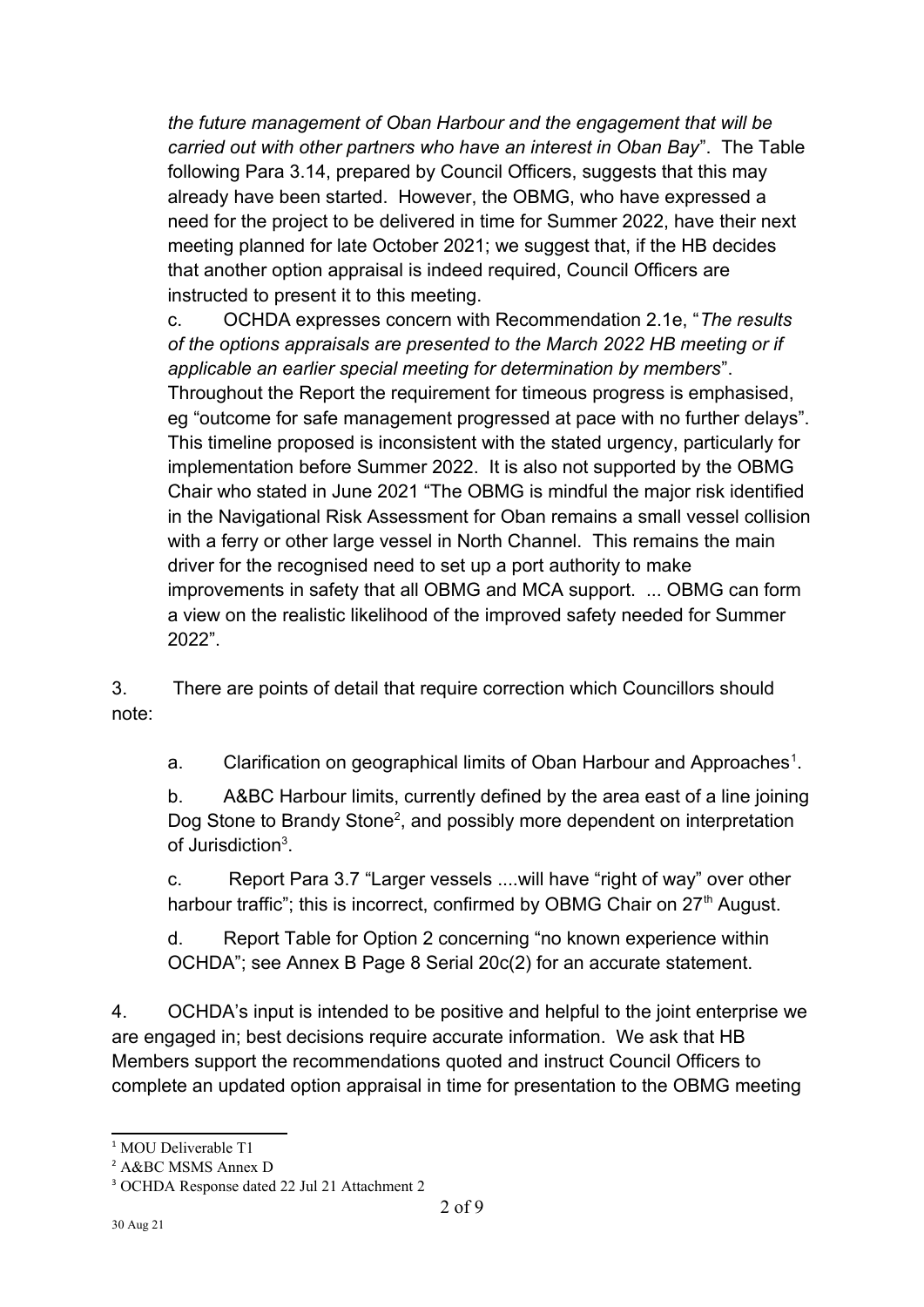in October 2021. OCHDA would be pleased to discuss further both before and at the HB meeting, if we are invited to be in attendance.

Ross Wilson Vice Chair OCHDA 30 August 2021 M: 07899 847673

Annexes:

- A. OCHDA Appraisal of Proposal to Establish a Trust Port based on the North Pier
- B. OCHDA Comments and Clarification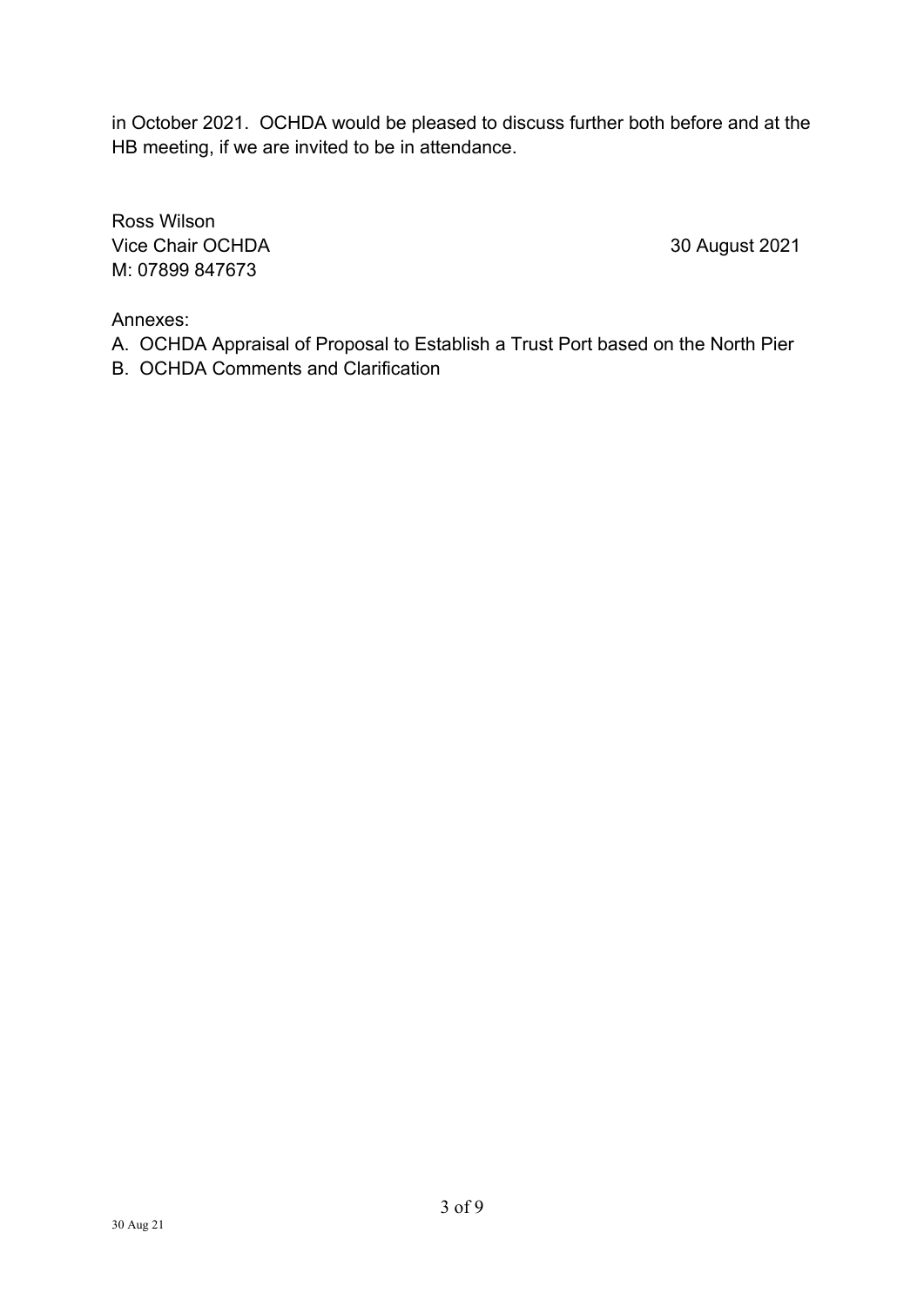# **ANNEX A Oban Community Harbour Development Association: appraisal of proposal to establish a Trust Port based on the North Pier**

In order to judge the strength of a proposal for the new Harbour Authority in Oban it is necessary to consider the fundamental and statutory duties and responsibilities of any Harbour Authority. This table attempts to do this for the proposed Trust Port based on the existing Harbour facilities at the North Pier and Pontoons. No other proposals have been put forward so comparison with alternatives is not possible.

The principal responsibilities of any Harbour Authority are in relation to safe navigation, maintenance of the harbour (conservancy), meeting the needs of the harbour users and, to allow these to be undertaken effectively, sound financial management. These criteria have been used, as previously in the assessment by Fisher Associates, to assess the strength of the proposal to establish a Trust Port based at the North Pier.

| <b>Assessment criteria</b>                                                                                                                                                                                           | <b>Advantages of TP</b>                                                                                                                                                                                                                                                                                                                                                                     | <b>Disadvantages</b>                                              | <b>Supporting evidence</b>                                                                                                                                                                                                                              |
|----------------------------------------------------------------------------------------------------------------------------------------------------------------------------------------------------------------------|---------------------------------------------------------------------------------------------------------------------------------------------------------------------------------------------------------------------------------------------------------------------------------------------------------------------------------------------------------------------------------------------|-------------------------------------------------------------------|---------------------------------------------------------------------------------------------------------------------------------------------------------------------------------------------------------------------------------------------------------|
| <b>Safety priorities, including:</b><br>a) Reduction of risk to<br>lowest level possible<br>b) Communication with<br>mariners<br>Ensures management of<br>C)<br>vessel movements<br>d) Enforcement of<br>regulations | a) Majority of vessel movements associated with N<br>Pier facility so efficient use of existing VHF<br>facilities for single point of contact, as confirmed<br>by Transport Scotland at last OBMG meeting<br>b) Wide publication and dissemination of<br>guidance/regulations via extra staff<br>c) Approaches to Oban Bay included for maximum<br>safety<br>d) As a) above                 |                                                                   | a) 17,000 vessel movements<br>to/from N Pier per year<br>b) Doubling of N Pier staff and<br>minimum 20% uplift in pontoon<br>staff<br>c) Only possible through<br>additional staffing<br>d) Through provisions in Harbour<br><b>Revision Order</b>      |
| <b>Financial management &amp;</b><br>economic viability:<br>a) Cost effectiveness<br>Income generation<br>b)<br>Funding<br>C)<br>Reinvestment<br>d)<br>Minimise negative impact<br>e)<br>on users                    | a) Shared use of facilities for N Pier reduces start-up<br>costs and significantly increases income for<br>Council<br>b) Financial independence (not reliant on 'parent<br>company') and conservancy fee set according to<br>need of wider harbour in consultation with<br>stakeholders<br>c) Numerous capital and revenue grant streams<br>available to community-based organisations that | a) Dependence on<br>Council<br>commitment for<br>future provision | a) As set out in financial<br>projections - total provision of<br>£135,000 pa for Council owned<br>facilities<br>b) Fundamental principle of Trust<br>Port guidelines<br>c) Current funding examples<br>include Boat Based Tourism<br>(BBT) and Coastal |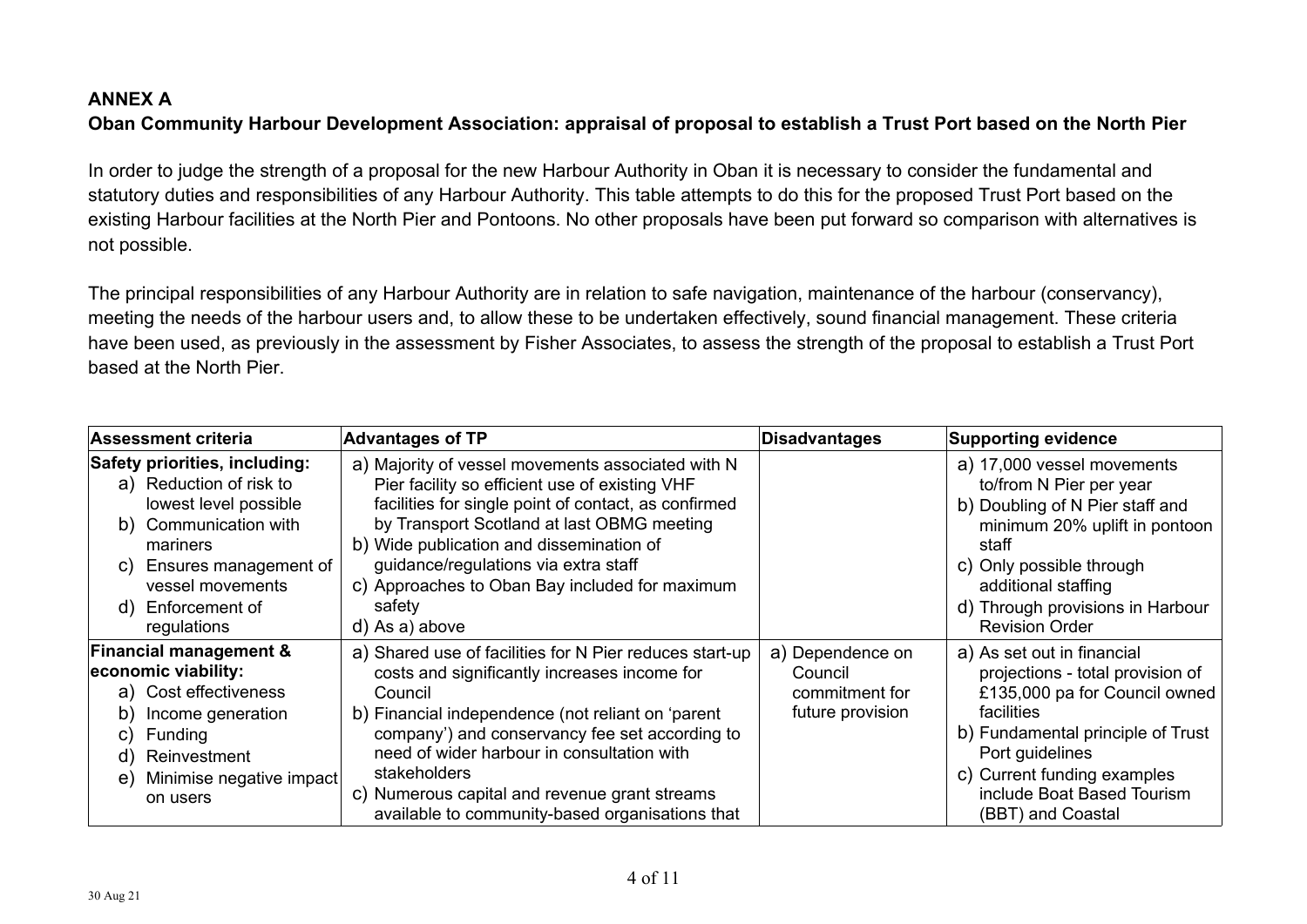|                                                                                                                                     | are in addition to those available to all port<br>operators<br>d) Surplus funds cannot be 'spent' elsewhere<br>e) Negotiation with stakeholders and discounts for<br>regular users                                                                                                                                                                                                                                                                                                                                                                                                                                                                      |                                                                                       | Communities Fund (CCF)<br>funding<br>d) Fundamental to Trust Ports<br>e) Governance paper/deliverable<br>outlines this                                                                                                                                                                                                                                      |
|-------------------------------------------------------------------------------------------------------------------------------------|---------------------------------------------------------------------------------------------------------------------------------------------------------------------------------------------------------------------------------------------------------------------------------------------------------------------------------------------------------------------------------------------------------------------------------------------------------------------------------------------------------------------------------------------------------------------------------------------------------------------------------------------------------|---------------------------------------------------------------------------------------|-------------------------------------------------------------------------------------------------------------------------------------------------------------------------------------------------------------------------------------------------------------------------------------------------------------------------------------------------------------|
| Harbour maintenance &<br>development:<br>a) Short and long term<br>maintenance programme<br>b) Co-ordinated planning<br>and working | a) Planned maintenance budget with additional<br>'capital fund' provision for larger repairs and<br>investment projects.<br>b) "Single issue" organisation (no other interests)<br>offering a forum for collaborative planning for<br>Oban 2030 - 2050, linked to strategic plan for<br>Argyll & Bute and planned promotion of Oban as a<br>visitor destination                                                                                                                                                                                                                                                                                         |                                                                                       | a) As set out in financial<br>projections - total provision of<br>£135,000 pa for Council owned<br>facilities<br>b) CalMac have already<br>suggested collaborative<br>working on some issues at last<br><b>OBMG</b> meeting                                                                                                                                 |
| Community/stakeholder<br>engagement:<br>a) User interests balanced<br>b) Community benefit                                          | a) Requirement to run Harbour considering interests<br>of all users via independent Board to take<br>decisions with stakeholder input<br>b) Surplus funds must be re-invested in Harbour and<br>local environment                                                                                                                                                                                                                                                                                                                                                                                                                                       | a) Board recruitment<br>required (compared<br>with commercial or<br>Council practice) | a) Fundamental to Trust Port<br>governance                                                                                                                                                                                                                                                                                                                  |
| <b>HR Considerations:</b><br>a) Existing staff<br>Staff numbers<br>b)<br>c) Council skills and roles<br>d) Available resources      | a) All existing Pier and Pontoon staff to be protected<br>under TUPE<br>b) Increase of staff with three additional full time<br>posts, eight part-time posts, a further FTE and<br>uplift of 20% in staffing budget for Pontoon<br>c) Under OCHDA proposals (which cannot be<br>discussed at specific request of Council Officers)<br>the existing duties relating to Lismore, Craignure<br>and wider marine portfolio will still be possible<br>d) In addition to the core staff employed by the Trust<br>Port, the availability of a skilled and experienced<br>Board plus input from stakeholders will further<br>strengthen the existing operation. | c) Dependent on<br>discussions with<br>Council                                        | a) Not only a legal requirement<br>but commitment was first made<br>by OCHDA in 2019<br>b) As per financial evaluations etc<br>c) Still to be discussed but has<br>been assumed in determining<br>staff requirements for Trust Port<br>d) As per previously supplied<br>Governance documentation,<br>and as evidenced by current<br>team working with OCHDA |

#### **Summary of specific benefits to Argyll and Bute Council:**

- Delivery of a project that was first identified by the Council almost two decades ago;
- Income can be used to support wider A&BC estate;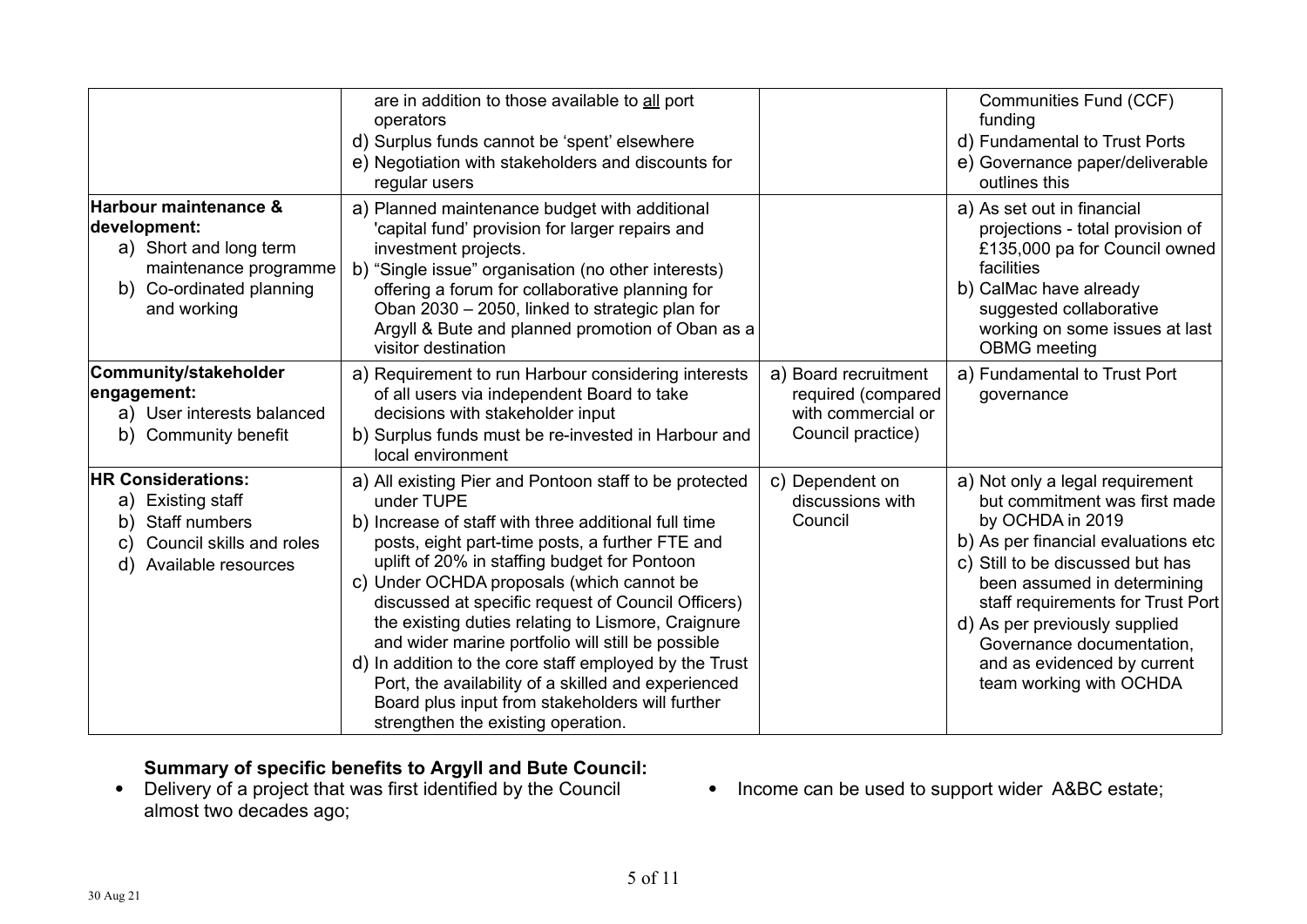- Guaranteed income via Commercial Lease at a significantly higher level than currently achieved;
- Potential for index-linking rental to turnover;
- Rental of Offices at full Business Case values;
- Provision for guaranteed maintenance budget;
- Provision for 'Capital Fund' for ongoing capital repairs and investment in consultation with A&BC;
- Protection of existing staff under TUPE;
- Three additional Full Time posts created plus one FTE;
- Eight part-time posts created;
- Uplift of 20% in Pontoon staff budget;
- Proposal for HM to be retained by Council on part-time basis to cover other harbour facilities as at present.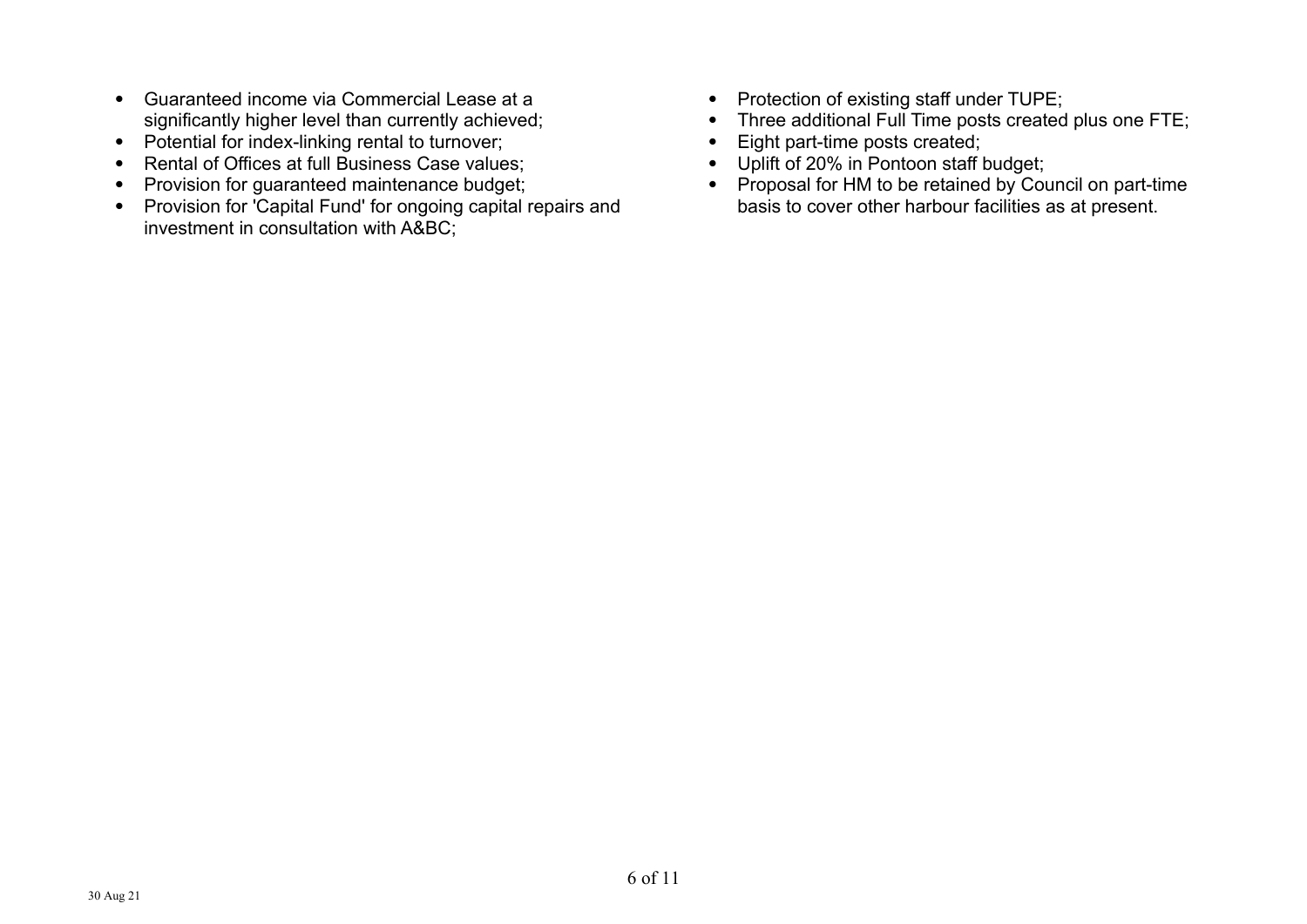### **ANNEX B**

## **Oban Community Harbour Development Association: Comments and Clarification on**

| <b>Ser</b>     | <b>Rep-ort</b><br>Para     | <b>Report Words</b>                                                                                                                                                                                                                                                               | <b>Comment</b>                                                                                                                                                                                                                                                                                                                                                         |
|----------------|----------------------------|-----------------------------------------------------------------------------------------------------------------------------------------------------------------------------------------------------------------------------------------------------------------------------------|------------------------------------------------------------------------------------------------------------------------------------------------------------------------------------------------------------------------------------------------------------------------------------------------------------------------------------------------------------------------|
| $\mathbf 1$    | 1.1 <sub>et</sub><br>seq   | Oban Harbour vs Oban Bay                                                                                                                                                                                                                                                          | Clarification required on geographical area<br>under consideration. OCHDA<br>recommends "Oban Bay and<br>Approaches" <sup>4</sup> .                                                                                                                                                                                                                                    |
| $\overline{2}$ | 1.3, 1.4,<br>2.1d,<br>2.1e | a. outcome for safe<br>management progressed at<br>pace with no further delays<br>b. focus on progressing a<br>harbour authority at pace<br>c. options appraisal process<br>be conducted<br>d. determination of options<br>appraisal in March 2022, or<br>earlier special meeting | The timelines proposed appear<br>inconsistent with "at pace" and "no further<br>delays" as stated, and clarification required<br>on the justification for another option<br>appraisal.<br>It is also inconsistent with the OBMG<br>stated requirement of a solution being in<br>place for Oban for the Summer of 2022, as<br>per their Chair's letter of 23 June 2021. |
| 3              | 1.4                        | Appendix 1 explains the<br>position                                                                                                                                                                                                                                               | Appendix 1 not provided                                                                                                                                                                                                                                                                                                                                                |
| $\overline{4}$ | 1.5, 2                     | a. Transfer of current<br>Harbour limits around North<br>Pier<br>b. Transfer of assets                                                                                                                                                                                            | a. A&BC Harbour limit currently defined <sup>5</sup><br>by the area east of a line joining Dog Stone<br>to Brandy Stone, and possibly more <sup>6</sup><br>dependent on interpretation of Jurisdiction<br>b. OCHDA is not seeking asset transfer <sup>7</sup><br>but is instead proposing a lease on a<br>commercial basis                                             |
| 5              | 1.5, 3                     | Wet port option                                                                                                                                                                                                                                                                   | OCHDA recommends <sup>8</sup> that the Trust Port<br>operating on a combined operations model<br>provides the optimum solution for all<br>stakeholders; supported by Transport<br>Scotland at the recent OBMG meeting                                                                                                                                                  |
| 6              | 1.6                        | Disposal of A&BC assets at<br>North Pier to a third party                                                                                                                                                                                                                         | OCHDA's proposals <sup>9</sup> leave the Council<br>owning the assets, not disposing of them,<br>and benefitting from lease payments                                                                                                                                                                                                                                   |
| $\overline{7}$ | 2.1a                       | <b>Council's Monitoring Officer's</b><br>advice                                                                                                                                                                                                                                   | No advice provided in this Report                                                                                                                                                                                                                                                                                                                                      |
| 8              | 2.1 <sub>b</sub>           | <b>Disposal of Council assets</b>                                                                                                                                                                                                                                                 | Ser 6 above - Council will retain the assets                                                                                                                                                                                                                                                                                                                           |
| 9              | 2.1 <sub>d</sub>           | Conduct another option<br>appraisal                                                                                                                                                                                                                                               | Criteria for this should be stated together<br>with clarification on which stakeholder(s)<br>require(s) this to be completed, and agreed<br>timeline for completion. OCHDA does not<br>believe this to be an OBMG requirement                                                                                                                                          |

## **the A&BC Report to the Argyll & Bute Harbour Board dated 2 September 2021**

<span id="page-6-0"></span><sup>4</sup> MOU Deliverable T1

<span id="page-6-1"></span><sup>5</sup> A&BC MSMS Annex D

<span id="page-6-2"></span><sup>6</sup> OCHDA Response dated 22 Jul 21 Attachment 2

<span id="page-6-3"></span><sup>7</sup> MOU Deliverable A1

<span id="page-6-4"></span><sup>8</sup> MOU Deliverables F5, F6, F7

<span id="page-6-5"></span><sup>&</sup>lt;sup>9</sup> MOU Deliverable A1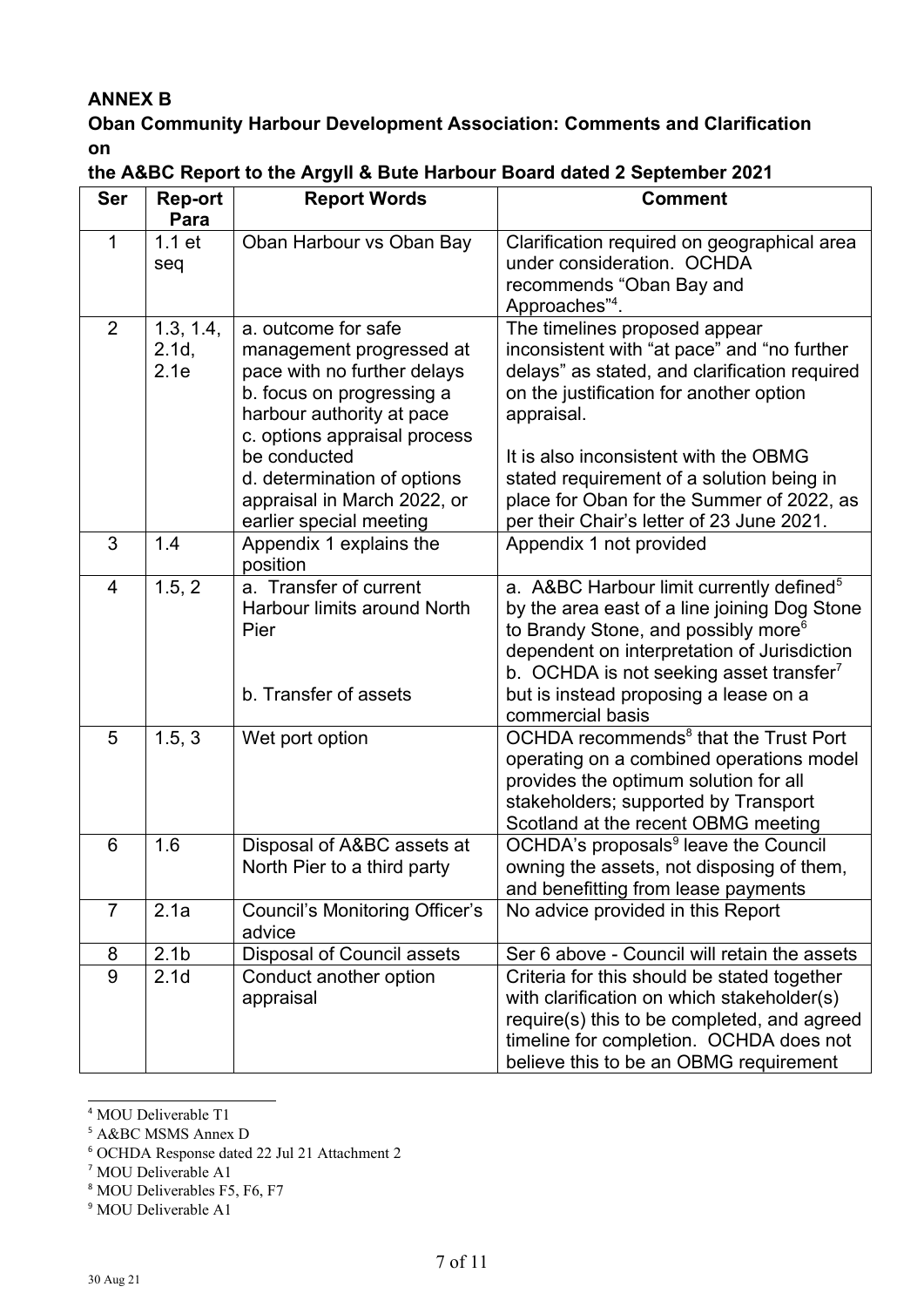| 10 | 2.1e     | Outcome of new option<br>appraisal to be presented to<br>HB meeting in March 2022,                                                                            | March 2022 A&BC decision too late to<br>have a solution in place for summer 2022                                                                                                                                                                                                                                             |
|----|----------|---------------------------------------------------------------------------------------------------------------------------------------------------------------|------------------------------------------------------------------------------------------------------------------------------------------------------------------------------------------------------------------------------------------------------------------------------------------------------------------------------|
| 11 | 3.2      | or earlier<br>a. Unfetted access<br>b. Public meeting where there<br>was some concern expressed                                                               | a. Is unfettered intended?<br>b. There was also wide public consultation<br>with the vast majority of respondents<br>expressing dissatisfaction with the CMAL<br>option proposed by the HB                                                                                                                                   |
| 12 | 3.4, 3.5 | No structured proposal from<br><b>OCHDA</b>                                                                                                                   | It has been repeatedly advised <sup>10</sup> that<br>OCHDA's work is dependent on A&BC<br>producing their Deliverables per the MOU<br>Schedule. OCHDA is currently waiting to<br>start discussions with A&BC Officers on<br>lease arrangements for North Pier and<br>Pontoons assets, stated as not before<br>September 2021 |
| 13 | 3.6      | Harbour powers around North<br>Pier                                                                                                                           | Ser 4 above                                                                                                                                                                                                                                                                                                                  |
| 14 | 3.7      | Larger vessels  will have<br>"right of way" over other<br>harbour traffic                                                                                     | Incorrect - as stated by both OCHDA <sup>11</sup> and<br>the OBMG Chair at their recent meeting<br>(Phil Day of the Northern Lighthouse<br>Board)                                                                                                                                                                            |
| 15 | 3.8      | A&BC assets in the vicinity of<br>the North Pier                                                                                                              | It is OCHDA's understanding, supported by<br>A&BC financial accounts, that A&BC also<br>have responsibility for the "island"<br>containing the EE-Usk and Piazza<br>buildings (for which rent is received by the<br>Council), and the Clock Tower (in addition<br>to the public (not Pontoon) toilets and<br>showers)        |
| 16 | 3.9      | Financial outturn for North<br>Pier generally shown a<br>marginal surplus                                                                                     | OCHDA financial analysis, agreed with<br>Council Officers, contained in MOU<br>Deliverables F5, F6, F7.<br>NOTE that this also includes the Retail Unit<br>- which OCHDA does not seek to lease. If<br>this is removed from the figures then the<br>North Pier shows a financial loss.                                       |
| 17 | 3.10     | Any interruption in the<br>operation of the North Pier<br>and Pontoons will have a<br>significant negative impact on<br>the wider economy of Oban<br>and Lorn | The development of any new SHA must<br>ensure continuous operation of all Harbour<br>Piers and Pontoons without interruption                                                                                                                                                                                                 |

<span id="page-7-0"></span><sup>&</sup>lt;sup>10</sup> MOU Deliverables Schedule, brief to HB and OLI AC Members on 3 Aug 21, Deliverables F5, F6, F7

<span id="page-7-1"></span><sup>&</sup>lt;sup>11</sup> OCHDA Response dated 22 Jul 21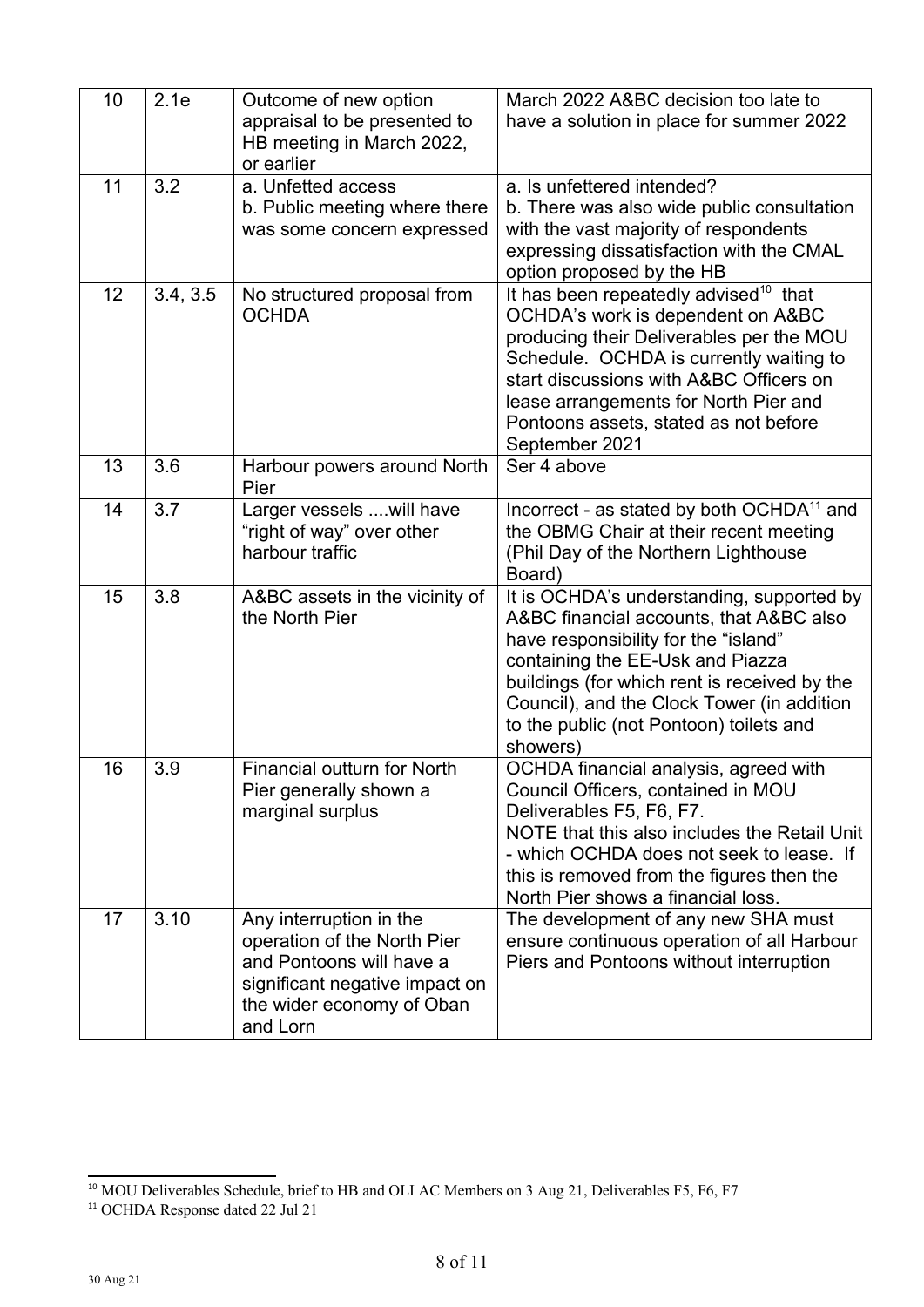| 18<br>19 | 3.12<br>5.2 | a. Advice from the Council's<br><b>Monitoring Officer</b><br>b. Not possible to fully<br>compare all the options on a<br>like for like basis or to meet<br>the legal obligations on the<br><b>Council to secure Best Value</b><br>in the transfer of any assets<br>with a monetary value<br>Financial impacts not<br>assessed for each of the<br>options until the OCHDA<br>Business Case has been<br>produced | a. Ser 7 above<br>b. Transfer of assets does not apply for the<br>OCHDA proposal, Ser 6 above. This<br>process requires transparent and relevant<br>criteria with comparable submissions for all<br>options under consideration. Are these<br>also being prepared for Options 1, 3, 4 or<br>5?<br>a. Have Business Cases been produced<br>for each of the other options?<br>b. OCHDA is unable to finalise a Business<br>Case for Option 2 until Council Officers are<br>prepared to discuss lease arrangements<br>c. An indicative Business Case is in MOU                                                                                                                                                                                                                                                                                                                                                                                                                                                                                                                                                                                                                                                                                                                                                                                                                                                        |
|----------|-------------|----------------------------------------------------------------------------------------------------------------------------------------------------------------------------------------------------------------------------------------------------------------------------------------------------------------------------------------------------------------------------------------------------------------|--------------------------------------------------------------------------------------------------------------------------------------------------------------------------------------------------------------------------------------------------------------------------------------------------------------------------------------------------------------------------------------------------------------------------------------------------------------------------------------------------------------------------------------------------------------------------------------------------------------------------------------------------------------------------------------------------------------------------------------------------------------------------------------------------------------------------------------------------------------------------------------------------------------------------------------------------------------------------------------------------------------------------------------------------------------------------------------------------------------------------------------------------------------------------------------------------------------------------------------------------------------------------------------------------------------------------------------------------------------------------------------------------------------------|
| 20       | Table       | a. Option 2.<br>b. Advantages                                                                                                                                                                                                                                                                                                                                                                                  | Deliverables F5, F6, F7<br>a. The advantages and disadvantages<br>stated generally ignore OCHDA briefings<br>and the content of MOU Deliverables <sup>12</sup> .<br>Indeed, they appear to play down the<br>benefits to all stakeholders, including<br>A&BC, and instead focus on<br>disadvantages supported by inaccurate<br>statements; as such the presentation could<br>be considered misleading. A brief<br>response is included here with an OCHDA<br>appraisal included as Annex A to this<br>document. OCHDA has demonstrated that<br>not only is their Trust Port proposal viable<br>but it will generate an operating profit of<br>circa £50K per year for reinvestment in<br>addition to the proposed payments to the<br>Council<br>b These are described in detail in Annex<br>A. Principal benefits to A&BC include:<br>(1) Will provide the safest and most<br>effective solution for Oban Harbour, as<br>confirmed by Transport Scotland at the<br>recent OBMG meeting<br>(2) A&BC will retain ownership of the<br>assets whilst also receiving a commercial<br>rent which, according to the figures <sup>13</sup> will<br>be significantly higher than the net income<br>generated under the existing operating<br>model<br>(3) Provision for both a revenue<br>maintenance budget and an annual<br>contribution to a "capital fund" to be used<br>for repairs and/or investment in the<br>Harbour |

<span id="page-8-0"></span><sup>12</sup> MOU Deliverables A1, F5, F6, F7, G1, G2, G3, F5, F6, F7, T1,

<span id="page-8-1"></span><sup>13</sup> MOU Deliverables F5, F6, F7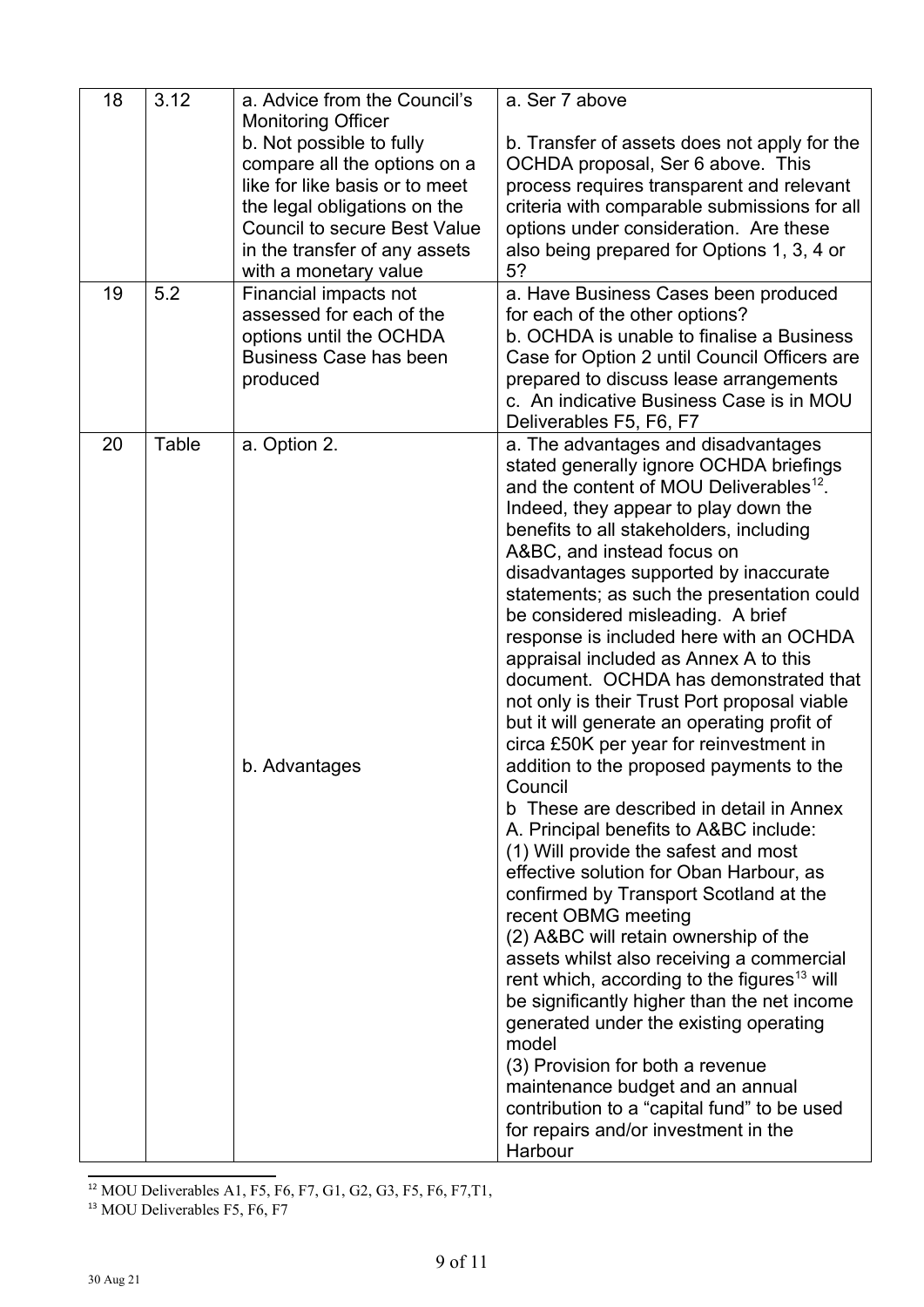| c. Disadvantages:<br>(1) Loss of income to the<br>Council        | (4) In addition to retaining all existing staff<br>at the North Pier, an additional three full<br>time roles will be created together with<br>provision<br>for a further FTE, eight part-time roles and<br>an uplift in staff budget at the Pontoons.<br>(5) The Trust Port Board will also bring a<br>wealth of skills and experience to the<br>management of the Harbour.                                                                                                                                                            |
|------------------------------------------------------------------|----------------------------------------------------------------------------------------------------------------------------------------------------------------------------------------------------------------------------------------------------------------------------------------------------------------------------------------------------------------------------------------------------------------------------------------------------------------------------------------------------------------------------------------|
| (2) No known experience<br>within OCHDA                          | (1) Council will receive rent for Trust Port<br>assets (in a similar manner to the Ee-Usk<br>and Piazza buildings). The precise value<br>cannot be provided until Council Officers<br>agree to discuss them (an outstanding<br>MOU Deliverable), but budget provision<br>includes rental payments that are an order<br>of magnitude higher than the current net<br>income from the North Pier facility.<br>(2) This issue has been previously<br>addressed at A&BC/OCHDA meetings, in<br>OCHDA comments <sup>14</sup> , and in an A&BC |
|                                                                  | Briefing Note <sup>15</sup> . In sum, the function of<br>OCHDA is to develop proposals to<br>establish a new Harbour Authority which<br>will be run by an independent Board<br>(a) The OCHDA Committee supported by<br>Association Members has a wealth of<br>relevant experience, skills and professional<br>expertise. This includes: one former<br>Queens' Harbour Master (for Gibraltar),<br>two former Assistant Harbour Masters, an<br>Engineer who was involved with the                                                        |
|                                                                  | formation and operation of the Montrose<br>Trust Port which was completed in<br>partnership with Angus Council<br>(b) Professional support and advice is<br>provided by:<br>i ABPmer (<br>$)$ – Port Marine<br>Safety Code and related legislation<br>ii Briggs Environmental (<br>oil spill and related environmental issues                                                                                                                                                                                                          |
| (3) Unknown financial viability<br>(4) Recruitment of Trust Port | iii Burness --Paul (<br>$) -$ legal<br><b>issues</b><br>iv Travellers (<br>$) -$ insurance<br><b>issues</b><br>v British Ports Association and various<br>Trust Ports - general support                                                                                                                                                                                                                                                                                                                                                |
| Board and Staff; TUPE                                            | vi NLB Chair (<br>$)$ – appointed by                                                                                                                                                                                                                                                                                                                                                                                                                                                                                                   |

<span id="page-9-0"></span><sup>14</sup> OCHDA Response dated 22 Jul 21

<span id="page-9-1"></span><sup>15</sup> A&BC Briefing Note OBAN SHA dated 23 Jun 21